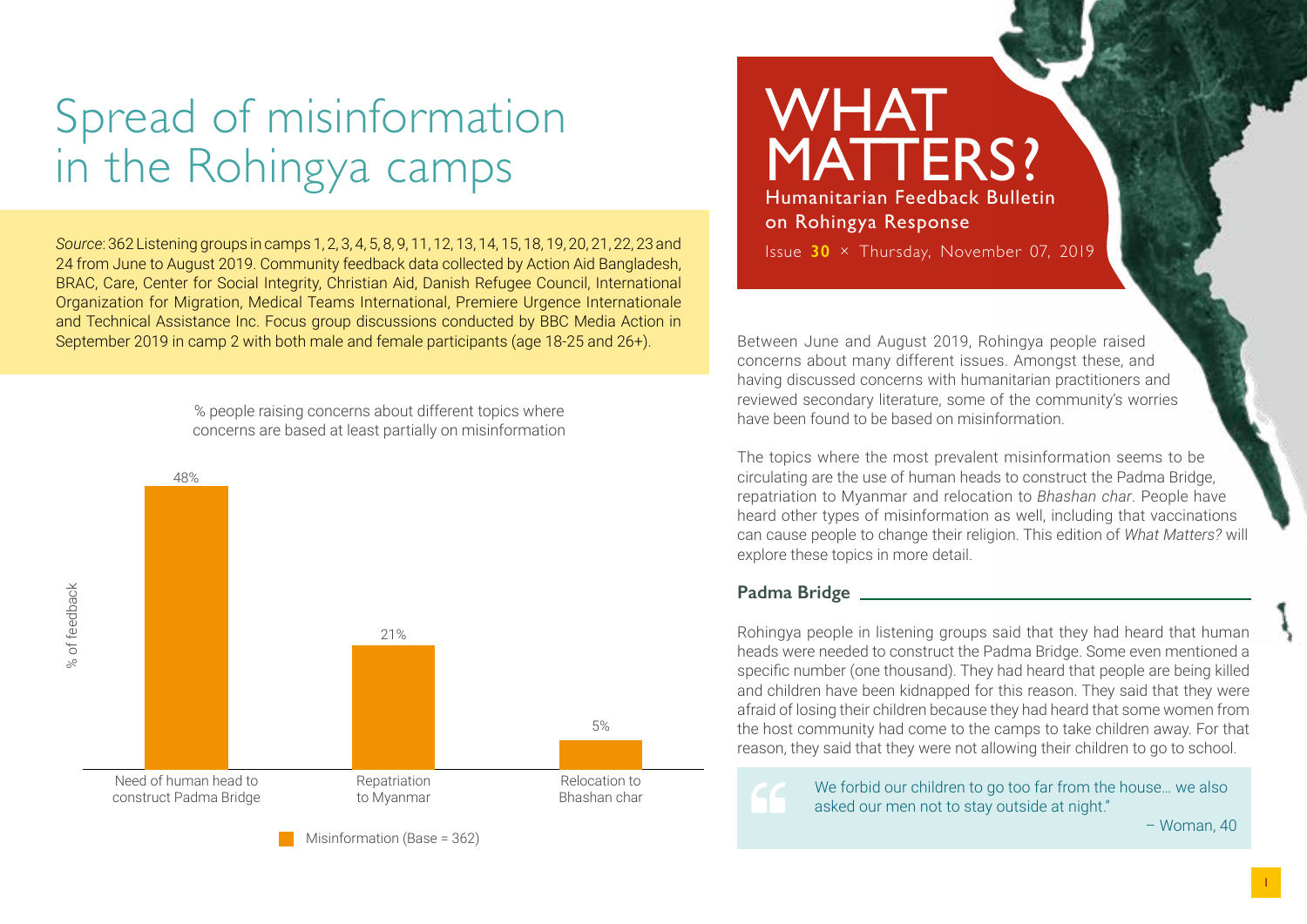#### **Repatriation**

Misinformation related to repatriation includes details about when repatriation will take place, what the process will be and the conditions that will be available for Rohingya people after being repatriated to Myanmar.

- Time: Some listening group participants heard that they will be repatriated in few months, while others said they will be repatriated in 2020, and others in two years.
- Process: People are talking about the repatriation process. Some heard that they will be repatriated forcibly and that, if they don't want to go, then the support they receive in Bangladesh will be stopped. Some FGD participants said they had heard that people who had been registered in the camps the longest would be sent back first. Others heard that those who arrived most recently would be sent back first.

We heard that if we don't go to Myanmar, all the support will be stopped…a teacher from the host community told us this." – Man, 35

• Conditions after repatriation: People heard that if they are going to be repatriated, their demands will not be fulfilled and their basic rights will not be ensured. They have heard they will be kept in camps like the camps in Bangladesh. One of the participants said that they had seen a picture of those camps on a family member's mobile phone. People have also heard that they will not be allowed to work in Myanmar, and even that they will be killed once they get there.

> We don't want to go Myanmar because we will not be allowed to do anything there and they (the army) will kill us."

> > – Woman, 26

#### **Relocation**

Listening group participants had heard that the Bangladesh government has built houses on an island far from Cox's Bazar, which takes around 3 hours to get to by boat from the mainland. They have heard there are no jobs, that the island is flooded most of the time and that it could be submerged at any time.

Other rumours around relocation include that the island is far from Myanmar and that people who go to the island will not be able to return to Myanmar. People have also heard that the island is dangerous to live on because of the presence of ghosts and ferocious animals.

Most people said that they had no idea about who will be sent to the island and how they will get there. But some female participants said that they had heard that people who have been in Bangladesh for a long time and have the joint registration card will be the first to be moved to the island.

Those who came to the camp a long time ago and have their ID card (registered) will be sent to Bhashan Char."

– Woman, 26

#### **Vaccination**

Since arriving in the camps, Rohingya children, men and women have been vaccinated several times. According to FGD participants, children were vaccinated against cholera and tetanus. They also said that women and children were vaccinated after birth and that men and older people had also been vaccinated, although they weren't sure what these vaccines were designed to protect them against.

People said that, at first, they were scared to get vaccinated as they believed that, if they did, a picture of the cross would appear on their hands and they would become Christian.

> A cross appears on the hands after the vaccine, and because of this tattoo, people become Christian."

– Woman, 26

Some people said that they felt even more scared when they were given medicine to take. They couldn't mention the name of the medicine or why it was given to them. They said that, when they mixed the medicine with water after being instructed by volunteers, they saw the outline of an animal in the water. They also believed that, if they take the medicine, they would become Christian. People said that volunteers had told them that no-one would become Christian because of medicine or vaccinations but, despite this, some male and female community members still believed that they would become Christian. Some of the male participants said that they had heard that, when people die, people came to look at the body and claimed it as Christian if there was a cross on the hand.

Some male participants said that their children had become weak after having a vaccination and had heard that some children had even died because of a vaccine.



My boy became weak after getting a vaccine and I heard that one also died."

– Man, 56